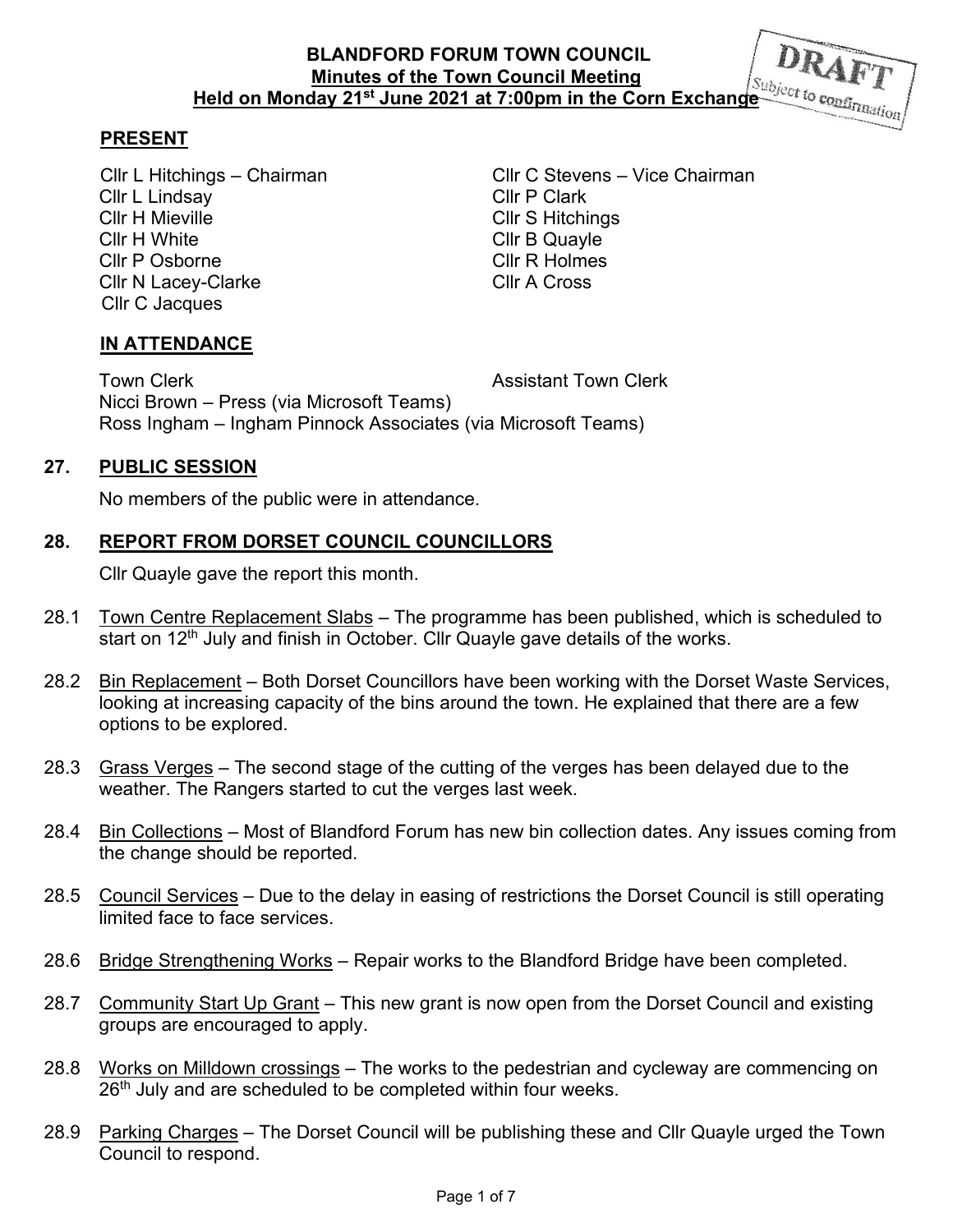## **28. REPORT FROM DORSET COUNCIL COUNCILLORS (cont.)**

28.10 Vacant Properties – The empty property in The Close is being purchased by the Dorset Council and the empty property in Salisbury Street is due to go on the market imminently.

 Cllr Stevens spoke about the pollarded trees in St Leonards Avenue, they are now sprouting and disabled users are unable to get past. Cllr Quayle reported that this is already being looked at. Cllr Mieville enquired about the possibility of more frequent emptying of the bins in the town. Cllr Lacey-Clarke reported that this has been put forward to the Dorset Council and that this is also an item on this agenda.

## **29. APOLOGIES**

Cllr J Stayt Cllr R Carter (via Microsoft Teams)

# **30. TO RECEIVE ANY DECLARATIONS OF INTEREST AND REQUESTS FOR DISPENSATIONS**

None were received.

## **31. MINUTES OF THE TOWN COUNCIL MEETING HELD ON 4TH MAY 2021**

 It was PROPOSED by Cllr Cross, SECONDED by Cllr Mieville and AGREED (12 in favour, 1 abstention) that the Minutes be APPROVED and SIGNED.

## **32. TOWN CLERK'S REPORT & CORRESPONDENCE**

The paper was noted (see Appendix A).

- 32.1 Website Back-Up Following the discussion at the Town Council meeting on 26<sup>th</sup> April, Cllr L Hitchings set up the Town Council's website to back up automatically on a weekly basis to the Town Council's existing Google Drive.
- 32.2 Finance & Staffing Committee Meeting The committee met in the Corn Exchange on  $7<sup>th</sup>$  June 2021, which was the first meeting held there since the same committee met on 16<sup>th</sup> March 2021, prior to the national lockdown.
- 32.3 Future of Meetings No response was received regarding the suggestion of a working group to formulate a response to the government consultation on the future of online meetings.
- 32.4 Skatefest The Chairman of Council asked that the Skatefest is arranged for this year, following last year's event being cancelled, and this has therefore been arranged for Sunday 29<sup>th</sup> August 2021.
- 32.5 Volunteer Dorset It is hoped that local people will sign up to be Volunteer Ambassadors this summer, greeting visitors to the town and signposting them to the different attractions, beauty spots, shops and restaurants/cafés in the town.
- 32.6 Welcome Back Fund The Dorset Council has advised that, following the Town Council's request/expression of interest, funding has been forthcoming for a temporary Changing Places toilet and Pop-Up Market in the town. More details are currently awaited.
- 32.7 Code of Conduct, Register of Interests & Complaints Training The Assistant Town Clerk is arranging for all Councillors, the Town Clerk and Assistant Town Clerk to undertake this essential training that is being run by the DAPTC. The Code will then be an agenda item for consideration and approval.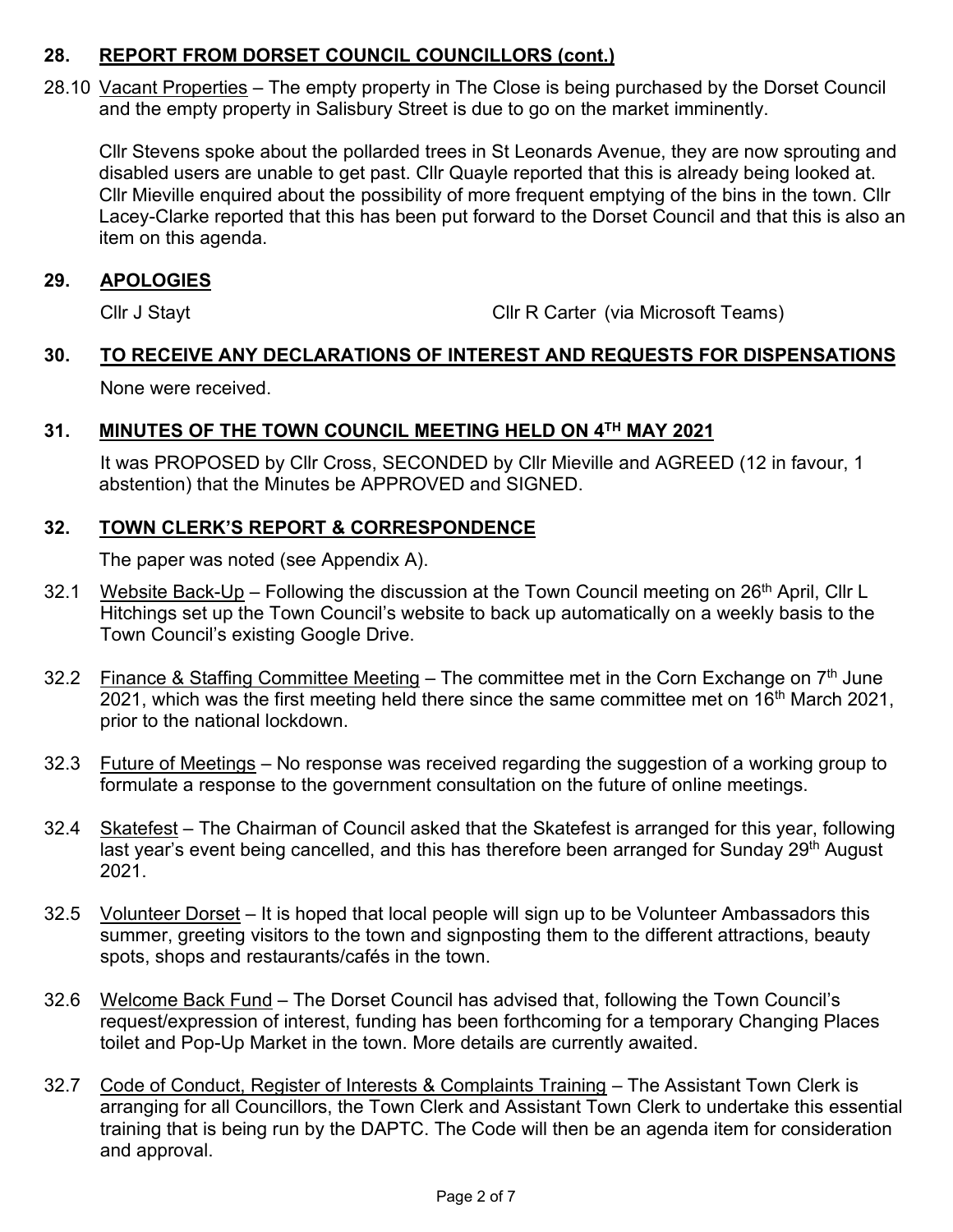## **32. TOWN CLERK'S REPORT & CORRESPONDENCE (cont.)**

32.8 Thank You – A Thank You letter was received from The Rotary Club of Blandford for the A-Frame the Town Council donated to the Food Bank.

## **33. CIVIC REPORT**

The paper was sent to Councillors via email.

## **34. TO NOTE DECISIONS MADE UNDER THE SCHEME OF DELEGATION**

The paper was noted (see Appendix B).

## **35. RECOMMENDATIONS AND RECEIPT OF MINUTES**

The paper was noted (see Appendix C).

Cllr S Hitchings chaired the F&S agenda items no. 8 and 9.

## 35.1.1 Minute No. 10. Review of End of Year Accounts 2020/21

It was PROPOSED by Cllr Cross, SECONDED by Cllr L Hitchings and AGREED unanimously that

## **The end of year accounts for 2020/2021 are approved.**

**ACTION: TOWN CLERK** 

## 35.1.2 Minute No. 11. To Consider Grant Applications

11.1 Blandford Snooker Club (no previous applications)

The paper was noted (see Appendix K).

It was PROPOSED by Cllr Cross, SECONDED by Cllr Stevens and AGREED unanimously that

## **A grant of £1,500 is approved for plaster work required (Expenditure Authority: Localism Act 2011 s1-8).**

**ACTION: TOWN CLERK** 

#### 11.2 The Artori Academy (no previous applications)

The paper was noted (see Appendix L).

It was PROPOSED by Cllr White, SECONDED by Cllr Osborne and AGREED unanimously that

## **The Academy is signposted to discuss the possibility of scholarships with the William Williams charity to cover the cost of the summer school placements.**

**ACTION: TOWN CLERK** 

#### 35.1.3 Minute No. 12. To Receive an update on the Youth Centre SLA and consider how to proceed

It was PROPOSED by Cllr S Hitchings, SECONDED by Cllr L Hitchings and AGREED unanimously that

**The Town Council vires the ringfenced SLA money for the youth centre for the 2020/21 financial year to the skate park reserves (1305).** 

**ACTION: TOWN CLERK**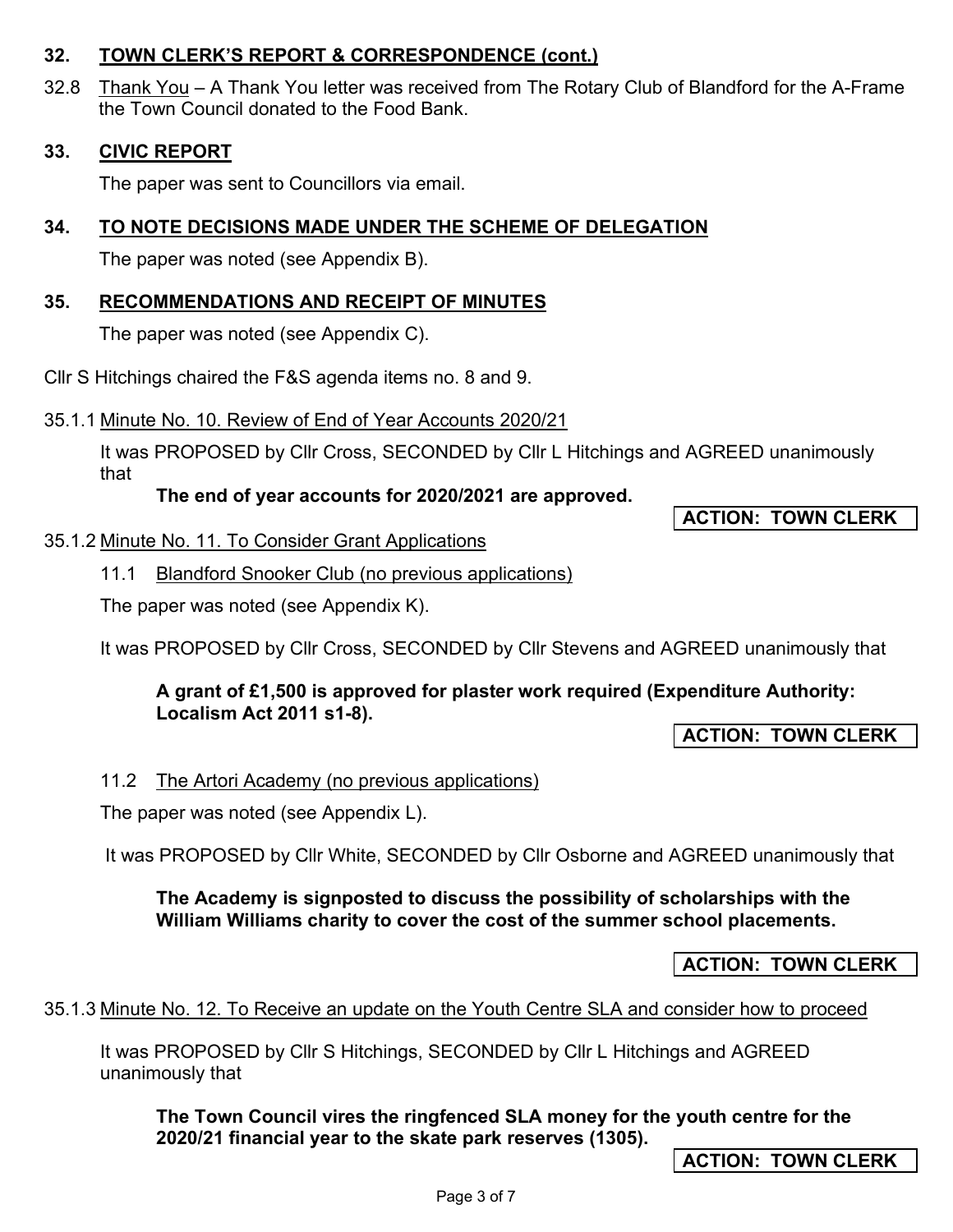#### **35. RECOMMENDATIONS AND RECEIPT OF MINUTES (cont.)**

#### 35.2 The Minutes were RECEIVED

 It was PROPOSED by Cllr S Hitchings, SECONDED by Cllr P Osborne and AGREED unanimously that

**The Town Council noted that the Annual Internal Audit Report (page 3 of the Annual Governance and Accountability Return 2020/2021) was received and noted at the F&S Committee Meeting held on 7th June 2021, under agenda item no. 9, as well as the Internal Auditor's Report.**

**ACTION: TOWN CLERK** 

### **36. TO CONSIDER GRANT REQUESTS (RECEIVED SINCE THE F&S COMMITTEE MEETING) FROM:**

36.1 Tricuro Castleman House

The paper was noted (see Appendix D).

It was PROPOSED by Cllr S Hitchings, BUT NOT SECONDED that the Town Council approves a grant of £200. It has been requested that the Blandford Camp are involved to help with the planting, as they were seeking a community project they could be involved with.

It was PROPOSED by Cllr Lacey-Clarke, SECONDED by Cllr Jacques and AGREED (9 in favour, 2 against, 2 abstentions) that

**The Town Council requests that the accounts are received from Tricuro, so a more informed decision can be made.** 

**ACTION: TOWN CLERK** 

36.2 Life Education Wessex & Thames Valley

The paper was noted (see Appendix E).

It was PROPOSED by Cllr Mieville, SECONDED by Cllr Cross and AGREED (7 in favour, 6 against) that

**The Town Council approves a grant of £430 (Expenditure Authority: Localism Act 2011 s1-8).**

**ACTION: TOWN CLERK** 

#### **37. TO APPROVE SECTION 1 ANNUAL GOVERNANCE STATEMENT OF THE ANNUAL RETURN FOR THE YEAR ENDING 31ST MARCH 2021**

The paper was noted (see Appendix F).

It was PROPOSED by Cllr White, SECONDED by Cllr Stevens and AGREED unanimously that

**The Town Council approves Section 1 – Annual Governance Statement of the Annual Return for the year ending 31st March 2021.**

**ACTION: TOWN CLERK**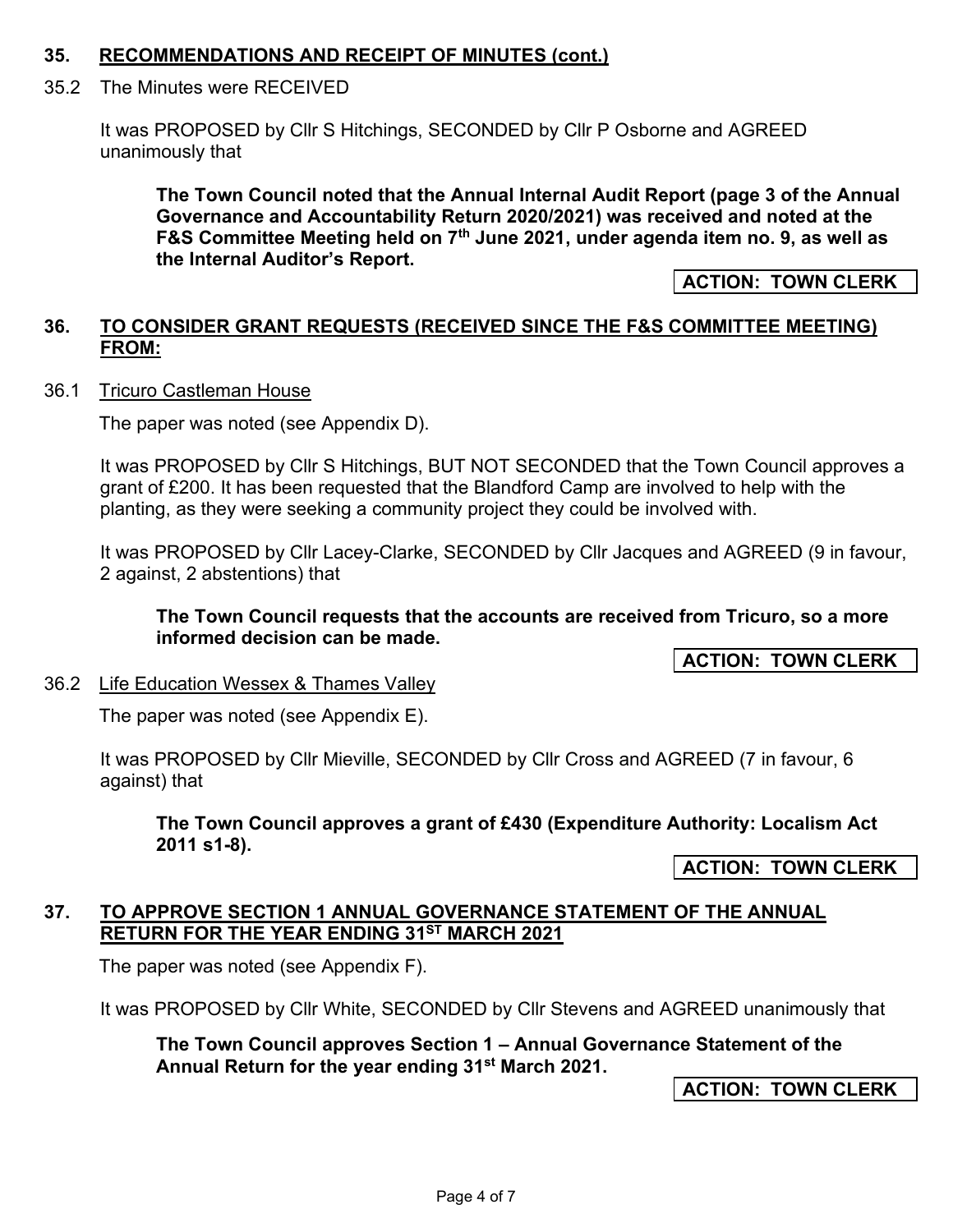## **38. TO APPROVE SECTION 2 STATEMENT OF ACCOUNTS OF THE ANNUAL RETURN FOR THE YEAR ENDING 31ST MARCH 2021**

The paper was noted (see Appendix G).

It was PROPOSED by Cllr Holmes, SECONDED by Cllr Osborne and AGREED unanimously that

**The Town Council approves Section 2 – Statement of Accounts of the Annual Return for the year ending 31st March 2021.**

**ACTION: TOWN CLERK** 

#### **39. CORN EXCHANGE**

#### 39.1 To retrospectively approve expenditure for fees for the Corn Exchange project

The paper was noted (see Appendix H).

It was PROPOSED by Cllr L Hitchings, SECONDED by Cllr Holmes and AGREED unanimously that

**The Town Council retrospectively approves expenditure of £9,500.00 + VAT for professional fees for the architect, surveyor and quantity surveyor, using funds from the Corn Exchange Project Manager budget line. (Expenditure Authority: Localism Act 2011 s1-8).**

**ACTION: TOWN CLERK** 

## 39.2 To consider expenditure authority for progression of the project

The paper was noted (see Appendix I).

 Ross Ingham from IPA explained the options available to the Town Council. The Chairman thanked him for his report.

It was PROPOSED by Cllr L Hitchings, SECONDED by Cllr Stevens and AGREED unanimously that

**The Town Council approves expenditure of £25,850 for IPA to progress the project, using funds from the Corn Exchange Project Manager budget line (Expenditure Authority: Localism Act 2011 s1-8).**

**ACTION: TOWN CLERK** 

#### **40. TO CONSIDER THE TOWN COUNCIL'S POSITION WITH THE PAYMENT FOR USE OF THE SPORTS PAVILIONS APRIL - JUNE**

The paper was noted (see Appendix J).

It was PROPOSED by Cllr Lacey-Clarke but the proposal was WITHDRAWN that the sports clubs are to pay 50% of their rent.

It was PROPOSED by Cllr Cross, SECONDED by Cllr White and AGREED (8 in favour, 4 against, 1 abstention) that

**The Town Council agrees that the Cricket Club and Bowling Club are to pay 50% of their quarterly rent from 1st April 2021 and the Rugby and Football Club payment relief is to be extended for the next quarterly period.**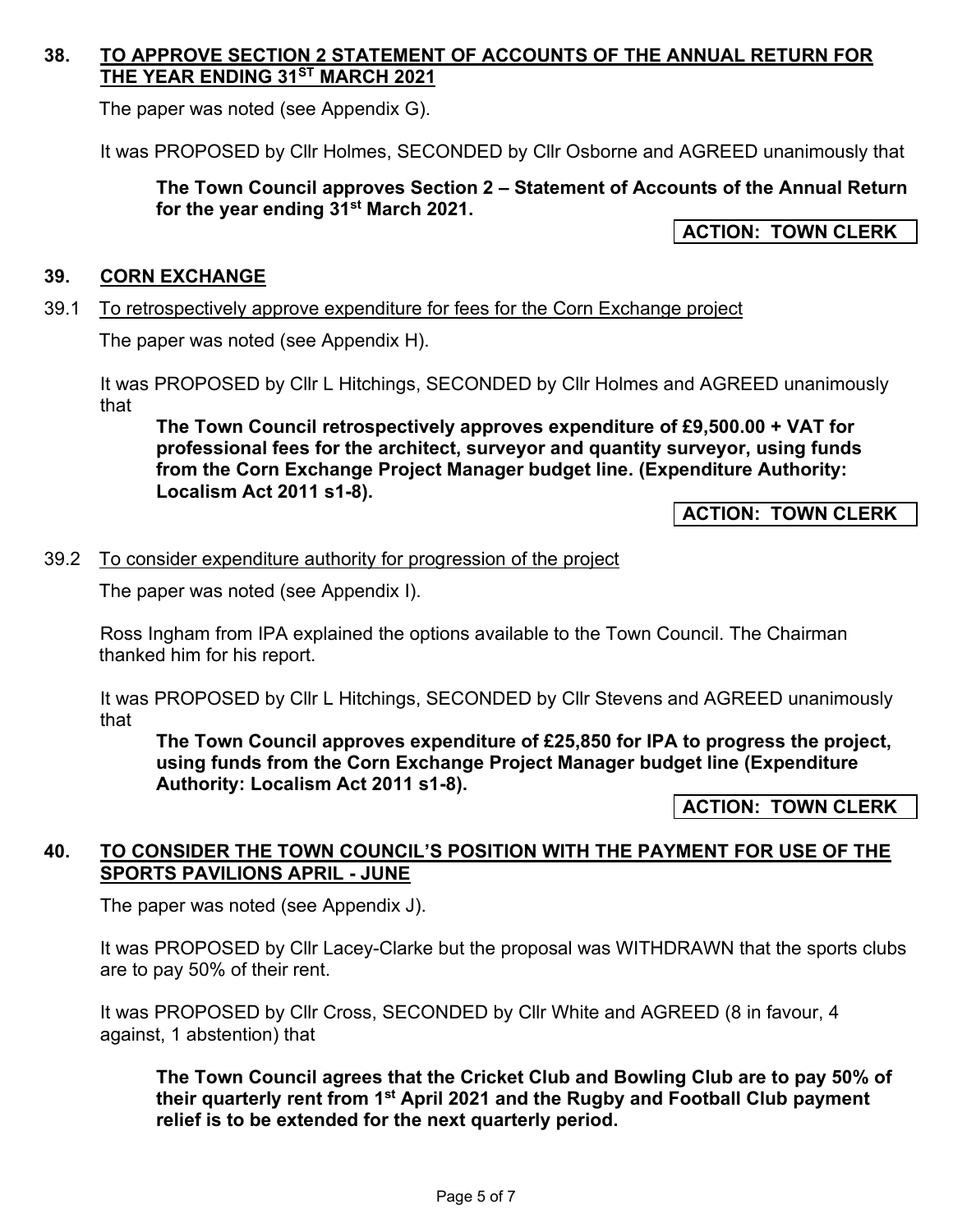## **40. TO CONSIDER THE TOWN COUNCIL'S POSITION WITH THE PAYMENT FOR USE OF THE SPORTS PAVILIONS APRIL – JUNE (cont.)**

It was PROPOSED by Cllr L Hitchings, SECONDED by Cllr White and AGREED unanimously that

## **All Sports Club are to pay their utilities bills from 1st April 2021.**

#### **ACTION: TOWN CLERK**

### **41. TO CONSIDER AMENDMENTS TO THE CO-OPTION POLICY WITHIN STANDING ORDERS**

The paper was noted (see Appendix K).

It was PROPOSED by Cllr S Hitchings, SECONDED by Cllr Mieville and AGREED (10 in favour, 3 against) that

**The Town Council agrees that discussions over co-option candidates will take place in the public domain, but the voting will be done by secret ballot.**

**ACTION: TOWN CLERK** 

#### **42. TO CONSIDER REQUESTING ADDITIONAL BINS VIA THE DORSET COUNCIL AS PART OF THE REOPENING FUNDING**

 Cllr Lacey-Clarke will be abstaining from this vote as this request will be considered by him in his capacity as a Dorset Councillor.

It was PROPOSED by Cllr L Hitchings, SECONDED by Cllr Stevens and AGREED (12 in favour, 1 abstention) that

**The Town Council would like to request option B, the housed bins, and would like to request for the bins to be as large as possible a fitting for the location. The Town Council would like to request that the bins are emptied more frequently too.** 

#### **ACTION: TOWN CLERK**

#### **43. RECREATION & AMENITIES MATTERS:**

#### 43.1 Review & Approval of Allotment Agreements and Rents

The paper was noted (see Appendix L).

It was PROPOSED by Cllr Lindsay, SECONDED by Cllr Mieville and AGREED unanimously that

#### **The Town Council approves the following:**

- **The Allotment Management Committee Rent for 2021/22 increases to £464.12 +VAT.**
- **The rent for Lamperd's Field allotment for 2022/23 increases to £38.50 for a full 250sqm plot.**
- **The rent for Elizabeth Road allotment plots for 2021/22 is agreed at 23p per square metre.**
- **The addition of (***a minimum of 75% of the plot should be cultivated)* **is included in section B.1.2 of the Lamperd's Field agreement.**
- **Councillors note the request of a soil sample of the new allotment site.**